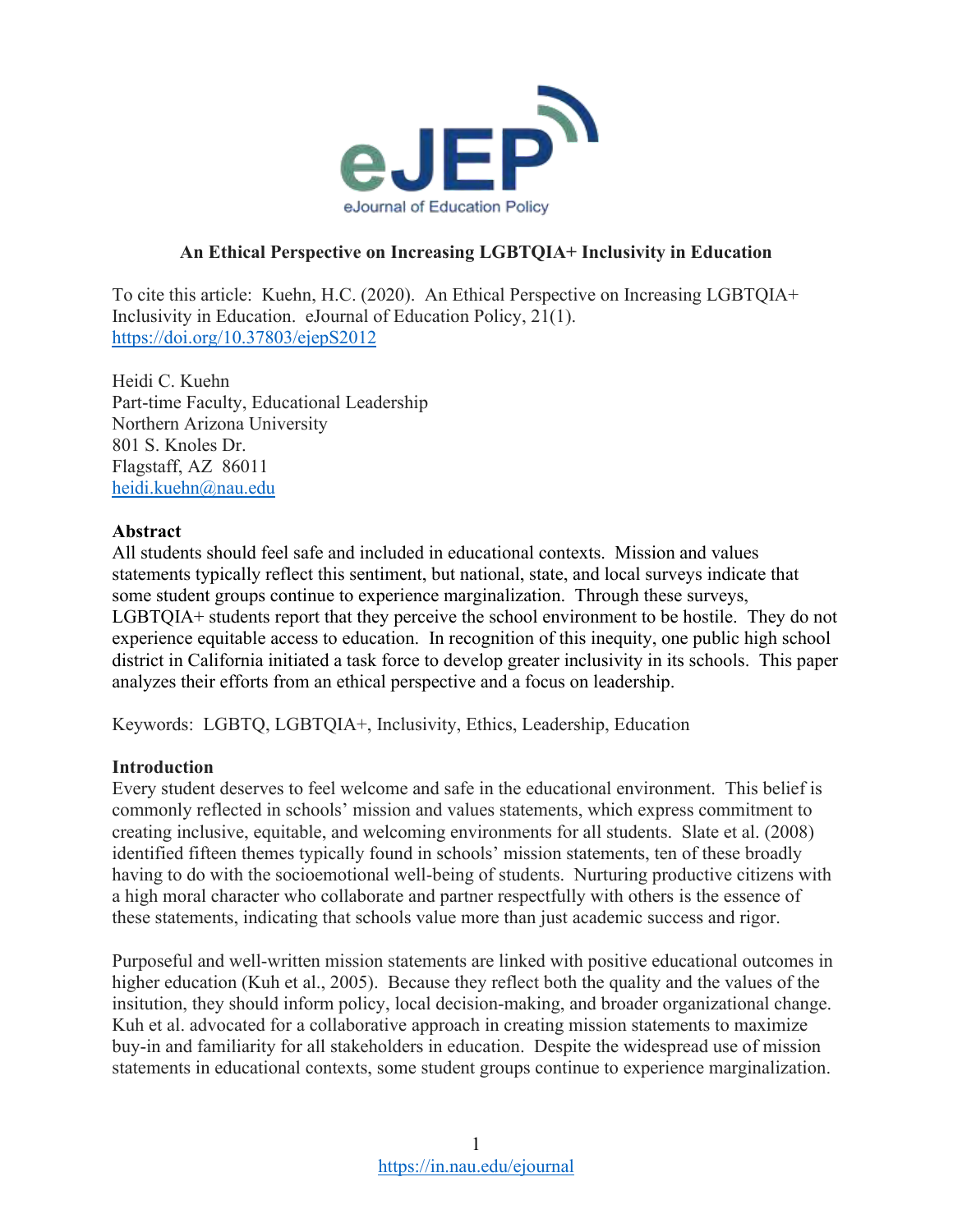These groups include demographic descriptors such as race/ethnicity, socioeconomic status, gender, gender identity, sexual orientation, and dis/ability.

In the following pages, I will begin by discussing the important role of ethics in educational decision-making. Next, I will describe the educational experiences LGBTQIA+ (lesbian, gay, bisexual, transgender, queer or questioning, intersex, ally or asexual, and others) students as reported in local, state, and national surveys. Following this description, I will explain how a public high school district in California recognized that it had a problem and decided to respond.

## **The Ethic of Critique**

If ethics is the study of right and wrong, then this subject is and should remain central in all educational settings. Even within a secular environment without religious context, educators are expected to teach and behave with morality, and the institution is similarly tasked with establishing and maintaining an atmosphere that reflects agreed-upon social norms and values.

The ethic of critique exposes the inequity of marginalization by redefining and reframing "other concepts such as privilege, power, culture, language, and even justice" (Shapiro & Stefkovich, 2016, p. 14). Simply stated, it is unethical to allow some groups a place at the table while denying other groups the same level of access. Leaders in education who are guided by a strong sense of ethics do not consider it acceptable to allow policies and practices to perpetuate inequities. They disrupt the status quo by challenging such policies and working towards greater inclusivity. These are the leaders who take risks by pointing out flaws and challenging those who resist acknowledging the necessity of change. These are the educators who prioritize democratic values over self-interest. These are the people who advocate for the well-being of all students.

Critical theory informs the ethic of critique by helping educators recognize policies which benefit the majority group to the detriment of those who have been historically marginalized (Shapiro & Stefkovich, 2016). "By demystifying and questioning what is happening in society and in schools, critical theorists may help educators rectify wrongs while identifying key morals and values" (p. 15). Paolo Freire's *Pedagogy of the Oppressed* is a classic example of critical theory in education. Freire (2000) explained that increasing equitable access to education empowers students. From a critical standpoint, education can help equalize the distribution of power in society. Inclusive education counteracts systemic marginalization.

## **The Ethic of Care**

Shapiro and Stefkovich (2016) advocated "turning to the ethic of care for moral decision making" (p. 16). It is not enough to simply recognize a problem from a critical perspective; educators must use their internal ethical compass to drive decisions and initiate change. Infusing educational policies with greater inclusivity is only possible when policy-makers begin with the institution's mission statement, which is a public declaration of commitment to shared values. When new policies align with these values, it sends a message of cohesion and purpose to all stakeholders of the organization.

Organizational change is often accompanied by resistance from those who benefit from the status-quo (Kotter & Cohen, 2002). Put simply, some teachers may prefer to continue doing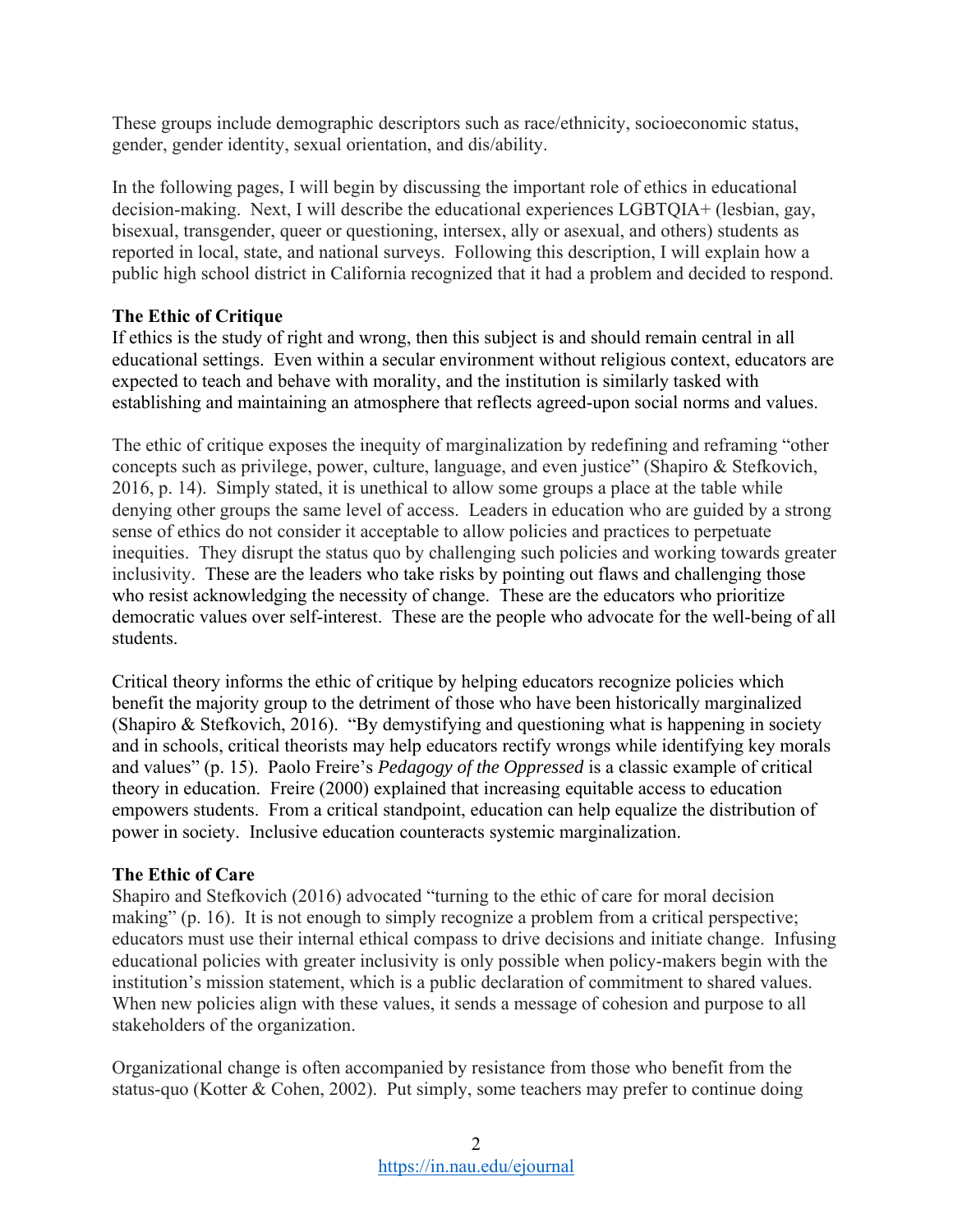things a certain way because it is easier not to have to develop new lessons and implement changes to existing policies and practices. To give a concrete example, students who identify as LGBTQ report higher levels of school engagement when they are exposed to an inclusive curriculum (Kosciw et al., 2018). Teachers may resist implementing such a curriculum for a variety of reasons. They may feel unqualified to do so, or they may fear the increased workload and potential push-back from students and parents. Educational leaders, interested in embracing inclusive policies, can dissolve this resistance more easily by revisiting agreed-upon values such as caring for all students' well-being. Once teachers realize that they can demonstrate care for their LGBTQ students by embracing an inclusive curriculum, they are more likely to welcome rather than resist change.

Noddings (1995) explained that the ethic of care is a central component of moral education. Some leaders in education may advocate for critical thinking in making difficult decisions, avoiding interference from emotions and feelings. Noddings suggested reconciling the two by concluding that "critical thinking guided by an ethic of care encourages us to stay in touch with our own feelings" (p. 195). From this perspective, the ethics of critique and care can function as complementary forces in guiding educational policy-makers. According to Shapiro and Stefkovich (2016), a strong ethical foundation paves the way for creating a more collaborative decision-making model in education.

Educational contexts rely on leaders to make difficult moral decisions guided by a strong sense of ethics. If this is true, "then there is a need to revise how educational leaders are prepared" (Shapiro & Stefkovich, 2016). Instead of relying on models based on successful leadership in the world of business, the ethical paradigm requires leaders to incorporate a variety of perspectives and diverse voices. In the paragraphs that follow, I will outline how educational leaders in a public high school district in California applied the ethics of care and critique and the organization's common values to create and implement a task force to encourage and support greater LGBTQIA+ inclusivitiy.

## **LGBTQIA+ Youth in the United States**

National surveys have indicated that LGBTQIA+ youth struggle in the school environment. The Youth Survey Report conducted by the Human Rights Campaign (HRC) found that over half of LGBT youth experienced verbal harassment in the school environment, which is twice as high as the general population (HRC, 2012). According to the most recent National School Climate Survey (NSCS), almost 60% of all LGBTQ students represented felt unsafe at school due to their sexual orientation. Although almost all LGBTQ students heard homophobic comments at school, only 55.3% of these students reported these to school staff. This was because they did not think that anything would be done. Over 60% of those who did report discrimination indicated that they were told to ignore the harassment. LGBTQ students are more likely to skip school, and therefore less likely to graduate and pursue higher education (Kosciw et al., 2018).

The CDC's Youth Risk Behavior Survey (YRBS) reported that sexual minority youth are more likely to experience violence, engage in substance abuse, and participate in sexual behaviors deemed to be risky. They were also more likely to experience mental health issues, and 17.2% reported that they had seriously considered suicide (CDC, 2019). From a critical perspective, LGBTQIA+ students appear to perceive the school environment as hostile and this likely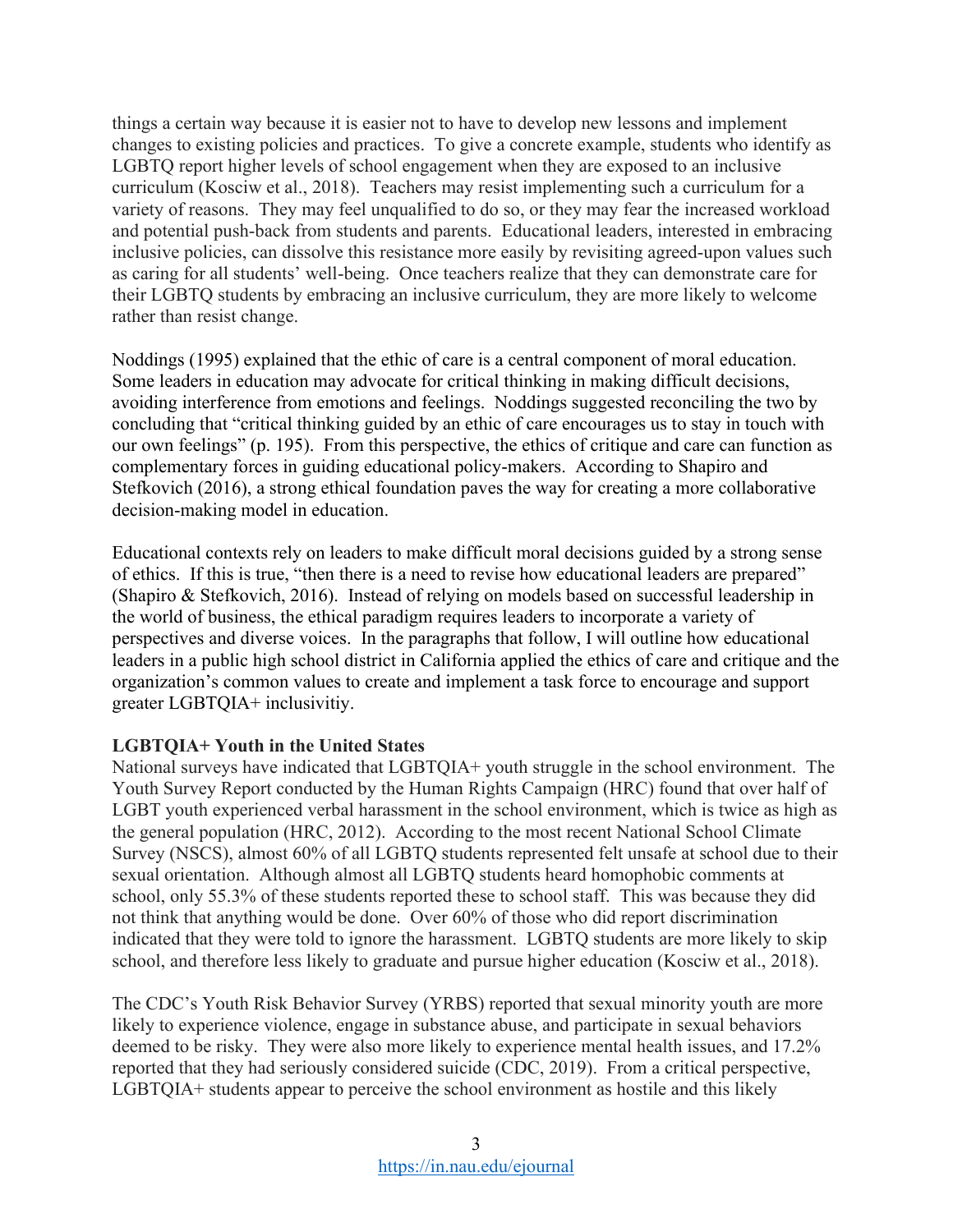contributes to a lower sense of emotional well-being. Because educators care about all students, change is needed.

## **California Healthy Kids Survey**

Only twenty years ago, little was known about the LGBTQIA+ student demographic (Kosciw et al., 2018). The only data available came from voluntary studies such as the NSCS and the YRBS, each with relatively small sample sizes compared to the population of students in United States public schools. It is difficult to advocate for greater inclusivity in the absence of strong statistical data. Failing to advocate for marginalized groups may send the message that the education system does not care about this demographic.

Recent legislation may help address some of the disparities in educational research. In February 2018, Assembly Bill 677 was signed into law by Governor Jerry Brown. This law requires public instutions in California to collect SOGI (sexual orientation and gender identity) data in voluntary and anonymous contexts. The same year, just over 40 school districts participated in the California Healthy Kids Survey (CHKS). Of the approximately 15,000 students participating, 75-87% of students in grades 7, 9, and 11 reported that they identified as heterosexual. Just under 10% reported that they were gay, lesbian, or bisexual, and around 1% identified as transgender. The data collected through the CHKS allows educators to study the LGBTQIA+ student population more accurately and determine how to better serve their needs.

In 2018-2019, the public high school district "Playa Vista" in Southern California surveyed 9<sup>th</sup> and 11th graders. Playa Vista concluded that the findings were largely consistent with the statewide results. Over 10% of its students identified as LGBTQ (Austin, Polik, Hanson, & Zheng, 2018). Between 20 and 40% of students reported that they heard homophobic and other negative comments about LGBTQ individuals "sometimes or often." Just under 10% reported that they experienced harassment for these reasons. Up to 30% of the students felt that the school is not safe for students who do not behave or appear the way mainstream society defines as *masculine*  or *feminine*.

Playa Vista's CHKS data mirrored NSCS results in that only about 30-40% of students reported LGBTQ victimization when they witnessed it. Teachers attempted to help or solve a problem only 40% of the time when it was reported. Students reported that they were more likely to receive help from peers than from adults. Ten percent indicated that they heard negative comments from teachers and staff either "sometimes or often." Only about half of the students reported that they knew where to access help with LGBTQ issues, and many were not aware that the district had policies in place against discrimination and harassment on the basis of sex, sexual orientation, and gender. The majority of students answered that they were not convinced that adults at the school valued fairness and diversity. State-wide CHKS data were similar; about 20% of students reported that teachers do not treat students fairly or with respect. Educators at Playa Vista concluded that something needed to change.

# **Playa Vista's Inclusivity Task Force**

In 2018, the Gay Straight Alliance (GSA, also known as Gender and Sexuality Alliance) at two of Playa Vista's high schools reviewed the CHKS data and expressed concern to district administration. When presented with the survey data from the CHKS, NSCS and YRBS, Playa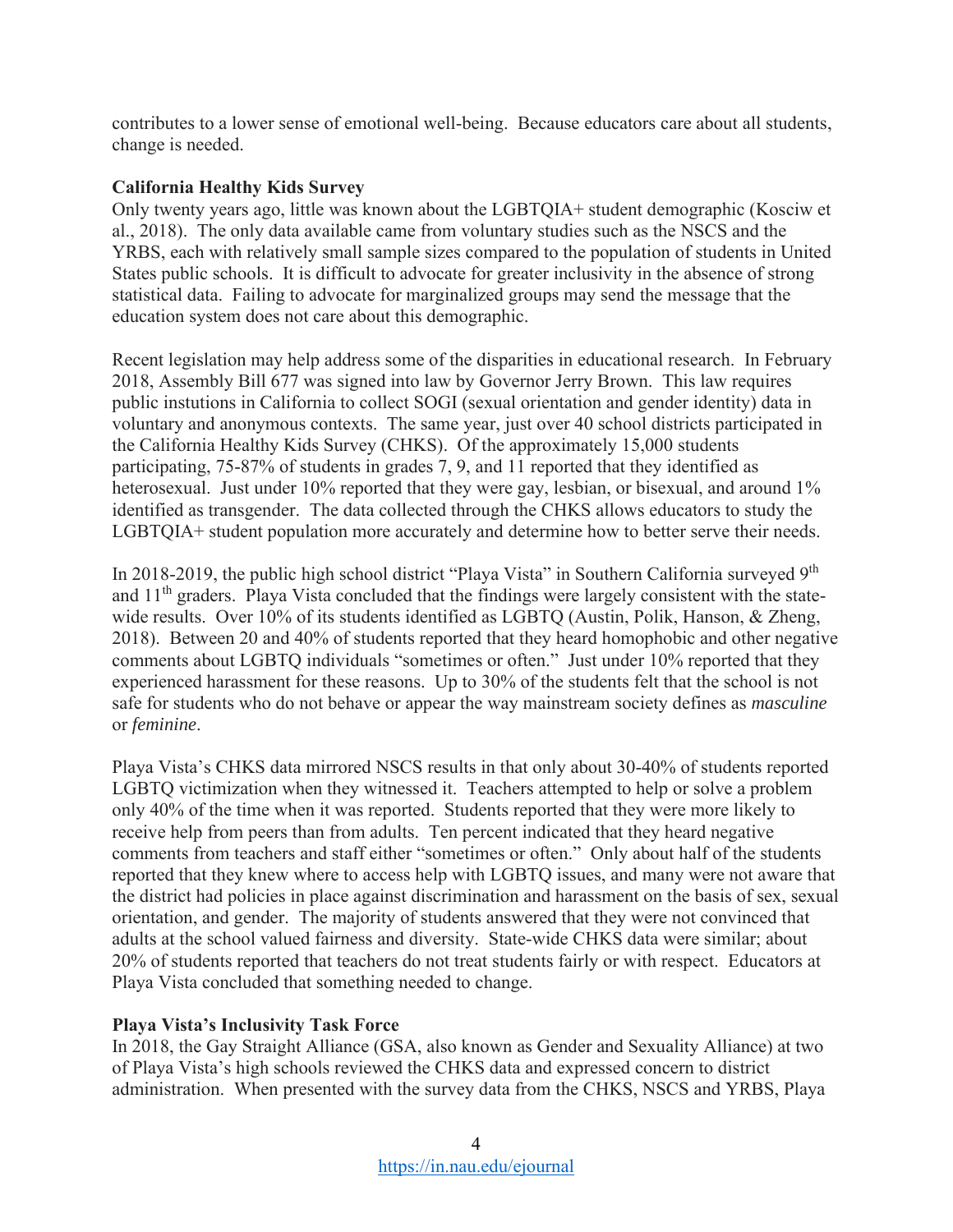Vista's superintendent "Dr. Peña" agreed to create and implement a task force aimed at providing a more inclusive educational environment for its students and professional development programs for the district's teaching staff. Dr. Peña was known for her commitment to students' emotional well-being, and her efforts to amend existing board policies regulating the district's graduation ceremonies had been successful.

According to Michael Fullan (2001), leadership is key during periods of intense emotions which can arise from change. Leaders can help all stakeholders adjust to new cultural norms in terms of LGBTQIA+ issues by providing needed support. This reflects *adaptive leadership theory* presented in Northouse (2016). Leaders profit from a wide perspective because they can understand and perceive the emotions around them. Through intentional communication and active listening, they can help individuals and groups feel better and able to cope with change. According to Burke (2018), an understanding of *transformational leadership* is helpful because it allows leaders to identify and counteract resistance from a variety of sources. Dr. Peña applied elements from both adaptive and transformational leadership theory in assisting all stakeholders of Playa Vista embrace the changes that the task force would promote.

A small group of volunteers attended a planning session in Dr. Peña's office in early January 2019. This planning committee decided to meet monthly to plan the larger task force meeting open to all district stakeholders. Dr. Peña invited all those interested, offering compensation at the contracted hourly rate. In mid-January, the first inclusivity task force met at the district office. Each school site was represented. Facilitators established norms, expressing commitment to establish an inclusive, safe space for all participants. After engaging in community-building exercises, the group outlined its goals for the remainder of the school year. Facilitators from the planning committee encouraged a collaborative approach in establishing the agenda for future meetings.

In February, the task force organized a LGBTQIA+ student panel who volunteered to participate in district-wide professional development slated for the following month. The panel of current and former Playa Vista Students was made available as an optional session for all teachers and administrators. It was well-attended, and participants interacted with LGBTQIA+ students and graduates who spoke about their experiences with discrimination and harassment in the school environment. There was every indication that Playa Vista teachers were open to hearing about students' perspectives and interested in learning about how to serve their socioemotional needs more effectively.

In April, shortly after the professional development program, Playa Vista's task force decided to ensure that all schools had a vibrant and active GSA. This was because GSA advisers brought research studies which demonstrate that LGBTQIA+ students benefit from a sense of community and school connectedness (Diaz, Kosciw and Greytak, 2010; Kosciw et al., 2018). Task force participants questioned why some district schools' GSA advisers had not committed to attending the monthly meetings, and agreed to reach out to their peers directly, inviting them to future meetings. By April, attendance at the task force meetings was noticeably reduced, but regular participants indicated a desire to promote the committee during the next school year.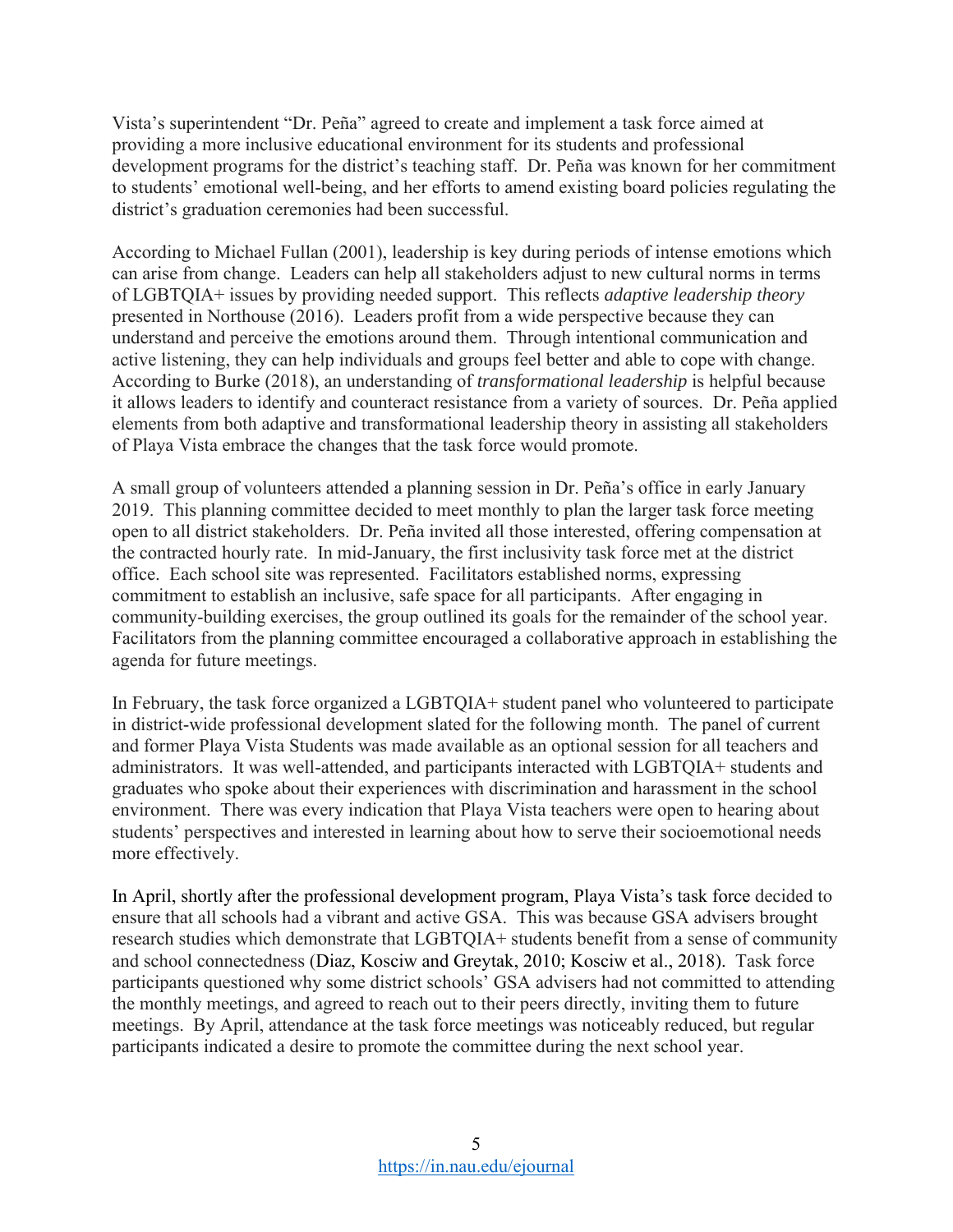In May, members from the task force planning group created a virtual space on the district's learning management system. This would be an online toolkit where educators could find informational videos, pedagogical strategies, and lists of terminology and resources. Planning committee members suggested that representatives from each school site present the online toolkit at their last remaining faculty meeting in June. Some participants indicated a lack of confidence about the new technology. The task force decided to present the toolkit to a districtwide meeting of department chairs instead.

### **Discussion**

Efforts to initiate systemic change are often met with complacency, immobility, or outright resistance (Kotter & Cohen, 2002). In addition, schools tend to be bastions of (false) positivity, and stakeholders of these institutions may disbelieve that a problem even exists, especially when they do not identify with the marginalized demographic. In the case of Playa Vista, leadership indicated a willingness to create and encourage systemic change by implementing the inclusivity task force. Teachers demonstrated that they wanted to participate in the task force by attending monthly meetings and participating in the student panel discussion with obvious emotional engagement.

After a few months, attendance at the monthly task force meetings had dropped off. Although the group had collaboratively established goals, buy-in appeared to fade when members were asked to take on a leadership role at their individual school-sites. According to Kotter and Cohen (2002), successful organizational change depends on reliable buy-in. Bringing in those that may resist initial change efforts can increase the efficacy of the change process (Burke, 2018). In the case of Playa Vista, teachers and administrators communicated their intention to creating greater inclusivity and openly displayed a high level of caring for students who had experienced marginalization. This did not, however, predictably translate to representatives who were willing to communicate the task force's goals and objectives to their peers at individual school sites. This was complicated by impacted school and district calendars. End of school year procedures such as standardized testing and graduation took center stage in April and May, leaving little time to develop systematic training for how to use the online toolkit. It appeared that there were emotional as well as logistical barriers to implementing successful systemic change by the end of the school year.

### **Limitations**

The relatively small sample size of the national, state, and local surveys described in this study present a clear limitation. Educational research must continue to expand to ensure accurate and reflective data. Only one school district is described as creating an inclusivity task force, and the discussion of their effort is limited to this single case. In addition, this study portrayed only the first few months of Playa Vista's inclusivity task force; there is much room for improvement, not only with respect to the continued growth of the district's task force, but also with respect to an expanded study with more generalizable findings.

### **Future Research**

There is much room for growth in terms of future research. An increased sample size would lend depth to this study and reflect a wider variety of schools and school districts. Longitudinal studies about the efficacy of the inclusivity task force would likely yield useful information and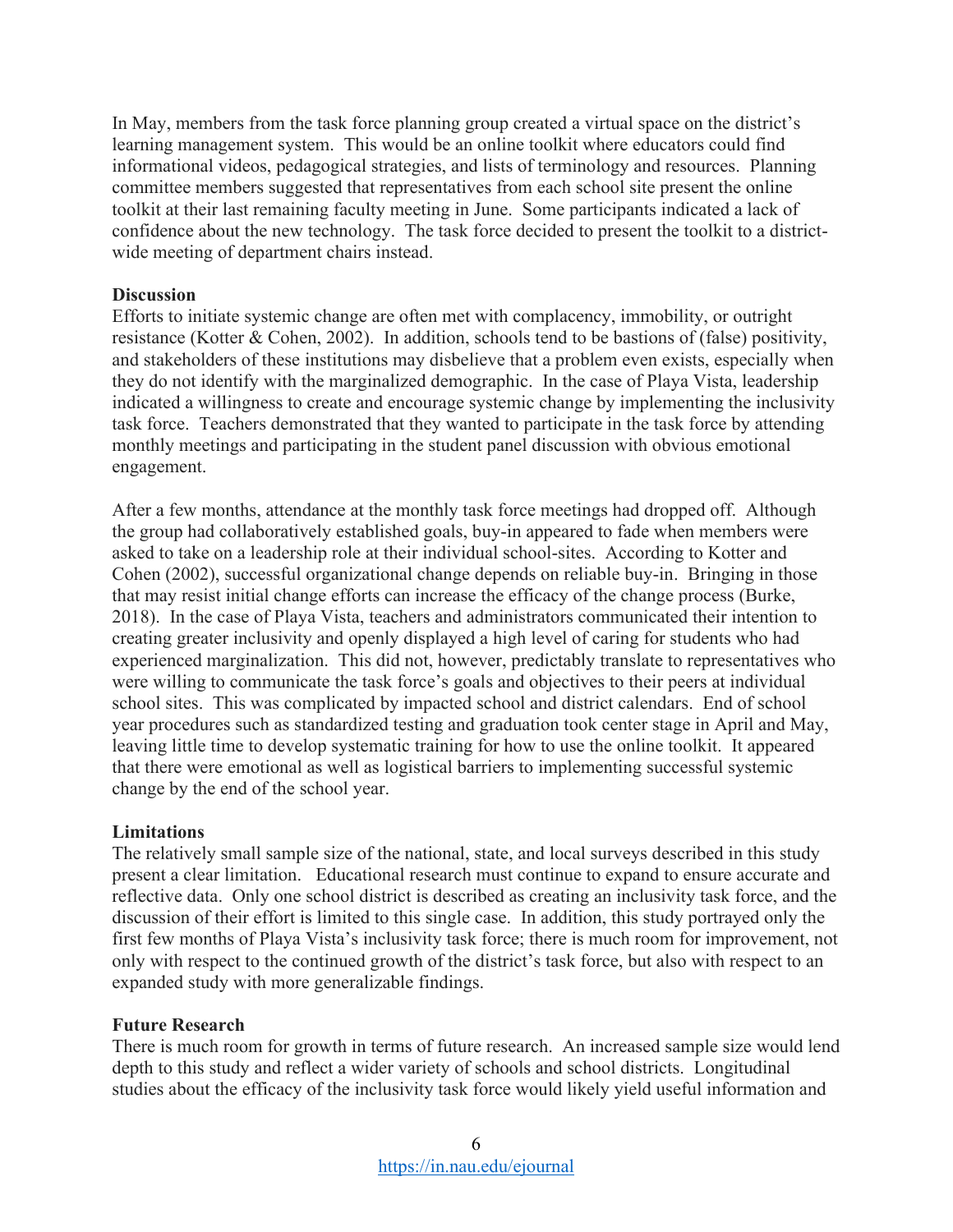could possibly incorporate comparisons of a variety of schools and school districts. Studies such as these could take on components of both qualitative and quantitative methods. Conducting research with a narrative study design and methodology may lead to greater depth of understanding. It would be valuable to interview teachers about their perspectives. How do they feel about inclusive policies and practices? What types of supports do they perceive that they need? Similarly, it would be helpful to query students about their viewpoints and experiences, and could possibly begin with the students of this same school district.

### **Concluding Remarks**

This has been a dynamic decade in terms of LGBTQIA+ awareness. Increasing visibility in popculture and the media brings some issues to the forefront, and school climates reflect these changes. Moving towards greater inclusivity in the educational environment is not a task that is easily accomplished, nor is it likely to be effective without buy-in and involvement from a wide array of stakeholders. School mission statements are a good starting point, because individuals are more likely to embrace change when it reflects shared values, in this case a commitment to demonstrate caring for all students.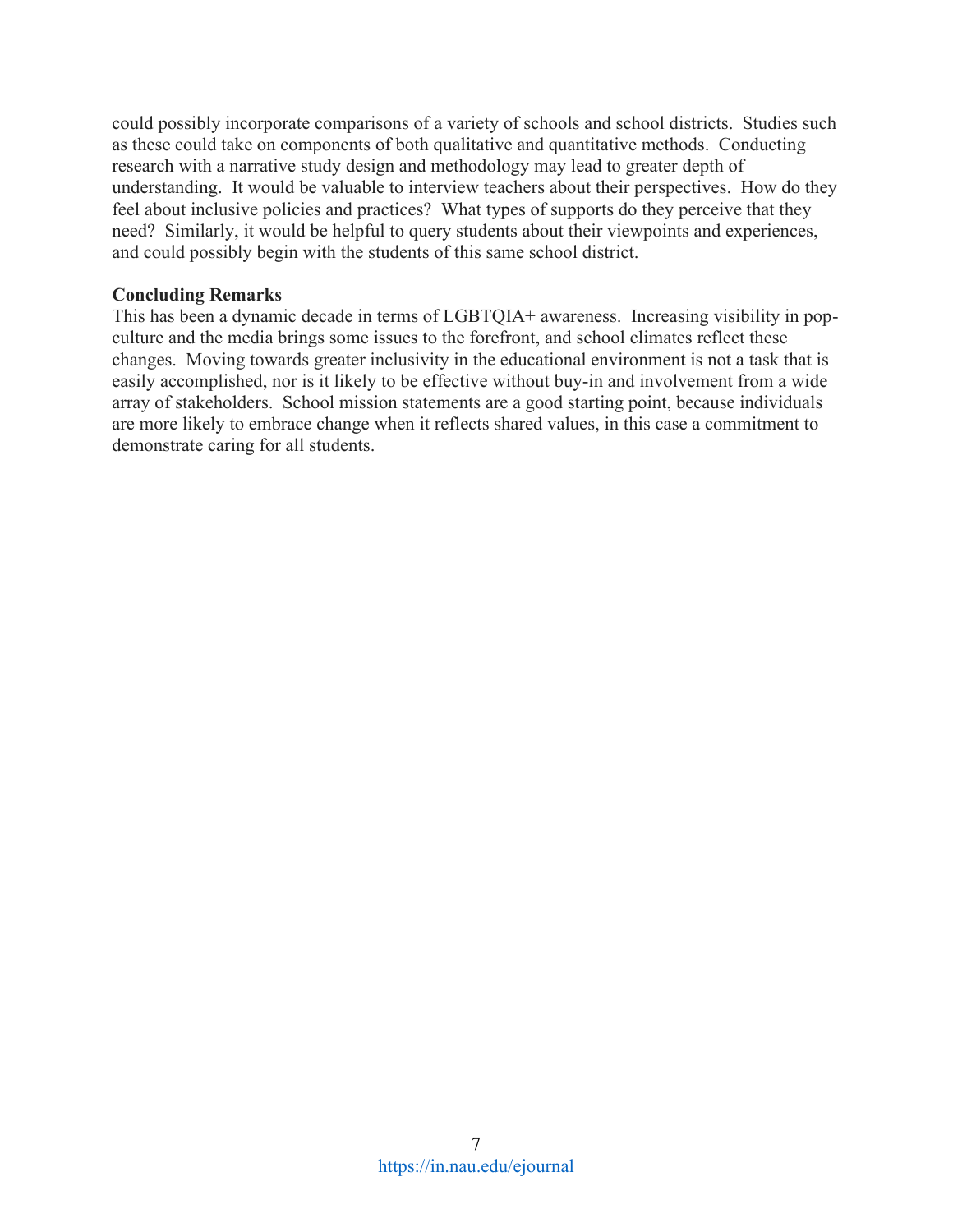#### **References**

- Arriaga, T.T. & Lindsey R.B. (2016) Opening doors: An implementation template for cultural proficiency. Corwin Press.
- Austin, G., Polik, J., Hanson, T., & Zheng, C. (2018). School climate, substance use, and student well-being in California, 2015-17. Results of the Sixteenth Biennial Statewide Student Survey, Grades 7, 9, and 11. WestEd.
- Burke, W. (2018). Organization change : Theory and practice (Foundations for organizational science). SAGE Publications.
- Center for Disease Control (2019). Youth risk behavior survey: Data summary and trends report, 2007-2017. <https://www.cdc.gov/healthyyouth/data/yrbs/pdf/trendsreport.pdf>
- Diaz, E. M., Kosciw, J. G., & Greytak, E. A. (2010). School Connectedness for Lesbian, Gay, Bisexual, and Transgender Youth: In-School Victimization and Institutional Supports. *Prevention Researcher*, 17(3), 15-17. [https://go.gale.com/ps/anonymous?id=GALE%7CA259750107&sid=googleScholar&v=](https://go.gale.com/ps/anonymous?id=GALE%7CA259750107&sid=googleScholar&v=2.1&it=r&linkaccess=abs&issn=10864385&p=AONE&sw=w) [2.1&it=r&linkaccess=abs&issn=10864385&p=AONE&sw=w](https://go.gale.com/ps/anonymous?id=GALE%7CA259750107&sid=googleScholar&v=2.1&it=r&linkaccess=abs&issn=10864385&p=AONE&sw=w)
- Freire, P. (2000). Pedagogy of the oppressed (30th anniversary ed.). Continuum.
- Fullan, M. (2001). Leading in a culture of change (1st ed., Professional development collection). Jossey-Bass.
- James, S. E., Herman, J. L., Rankin, S., Keisling, M., Mottet, L., & Ana , M. (2016). The Report of the 2015 U.S. Transgender Survey. National Center for Transgender Equality.
- Kosciw, J. G., Greytak, E. A., Zongrone, A. D., Clark, C. M., & Truong, N. L. (2018). The 2017 National School Climate Survey: The experiences of lesbian, gay, bisexual, transgender, and queer youth in our nation's schools. GLSEN.
- Kotter, J., & Cohen, D. (2002). The heart of change : Real-life stories of how people change their organizations. Harvard Business School Press.
- Kuh, G. D., Kinzie, J., Schuh, J. H., Whitt, E. J., & Associates. (2005). Student success in college: Creating conditions that matter. San Francisco: Jossey-Bass.
- Noddings, N. (1995). Philosophy of education (Dimensions of philosophy series). Westview Press.
- Northouse, P. G. (2016). *Leadership: Theory and practice* (7th ed.). SAGE Publications, Inc.
- Shapiro, J. P. & Stefkovitch, J. A. (2011) Ethical Leadership and Decision Making: Applying theoretical perspectives to complex dilemmas, 3rd ed. Routledge.